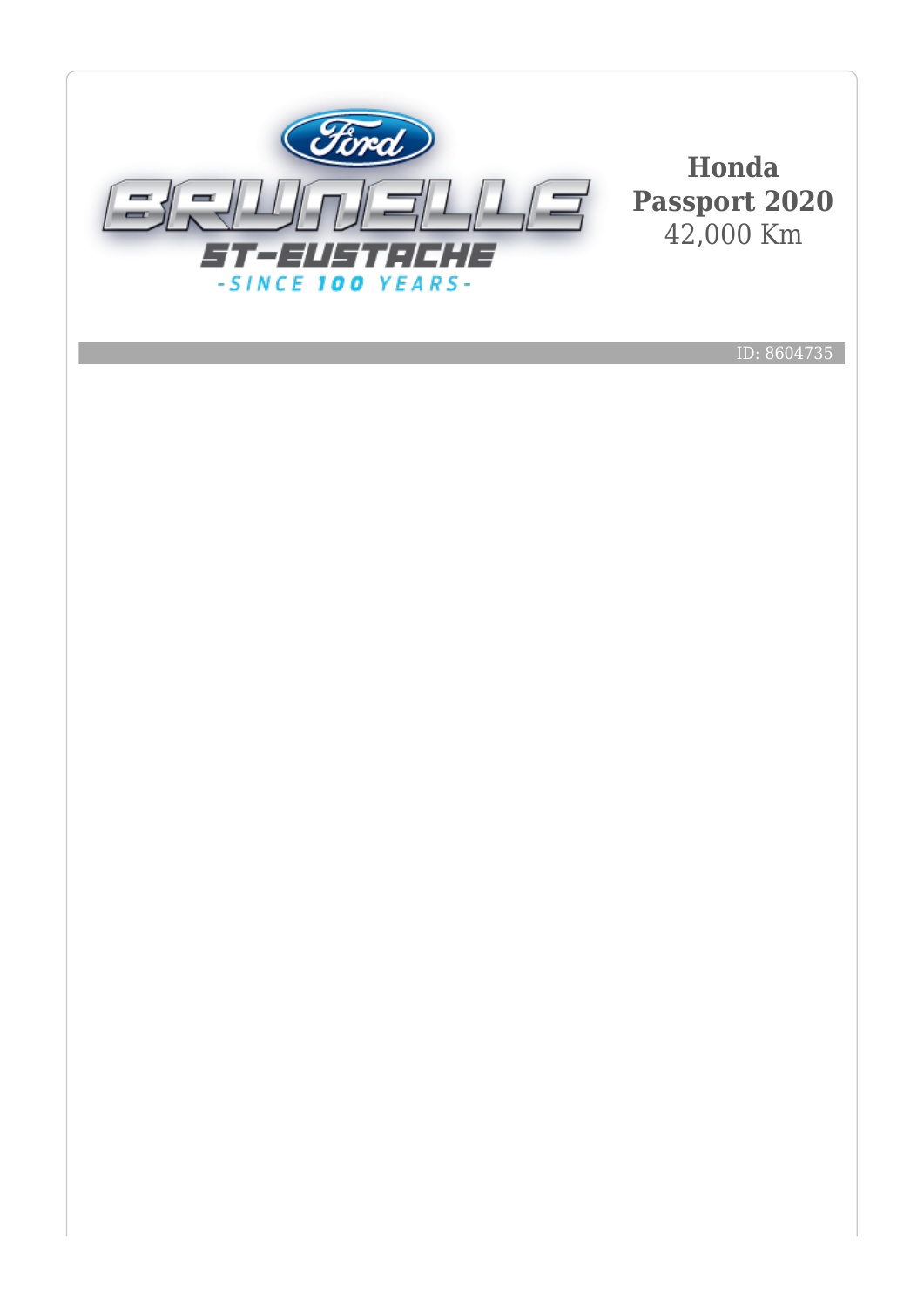

## **\$42,495**

**Brunelle Ford** 500, rue Dubois St-Eustache, Laurentides J7P 4W9 **Sales:** 1 (844) 778-9232

## **SPECIFICATIONS**

| $\bullet$ Make:    | Honda                | $\bullet$ Year:   | 2020              |
|--------------------|----------------------|-------------------|-------------------|
| • Model:           | Passport             | • Kilometers:     | 42,000 Km         |
| • Style / Version: | Sport AWD 8<br>pneus | • Exterior color: | White             |
| $\bullet$ Stock #: | 409231               | • Interior color: | Black             |
| • Transmission:    | Automatic            | • Drive train:    | All-wheel drive   |
| $\bullet$ Engine:  | 3.5 L Litres         | $\cdot$ VIN:      | 5FNYF8H27LB500524 |

## **OPTIONS**

- Cruise control
- Intermittent wipers
- Driver's side airbag
- Remote starter
- Heated mirrors
- Power outlet
- Power sunroof
- Steering wheel audio controls
- Adjustable steering wheel
- $\bullet$ Tinted windows
- HID headlights
- Seats Fabric / Cloth
- Clock
- Automatic headlights
- Trip odometer
- Side airbags for the head
- Driver's seat lumbar support
- Convenience lighting package
- Panoramic sunroof
- Alloy wheels
- Tire pressure
- monitoring system
- Built-in Bluetooth
- Passenger side airbag
- Automatic Transmission Automatic door lock
- $\bullet~$  Illuminated passenger vanity mirror
- mirrors
- Aluminium Mags
- Apple Carplay
- Adaptive cruise control
- Headlights LED
- Daytime Running Lights
- Power steering
- (ABS)
- Side impact airbags
- MP3 player
- Power mirrors
- Power seats
- Power windows
- Integrated garage door Protective mats opener
- Rear spoiler
- Limited slip differential Backup camera
- Onboard computer
- Brush guard
- AM / FM radio
- Dual zone climate control
- $\bullet$  Split rear bench
- Illuminated driver's side Heated front seats vanity mirror
- Rear trunk access
- Keyless entry
- Anti-theft system
- Traction control
- Auxiliary socket
- USB port
- Glass sunroof
- $\bullet~$  Rear climate control
- Spare tire
	-
- Heated steering wheel
- Android Auto
- Auto-dimming rearview Air conditioning Rear
	- Telematics
- Sunroof
- Anti-lock braking system Vehicle stability control
	- Child safety locks
	- 10 speakers system
	- Power doors
	- Tachometer
	- Air conditioning (Front)
	- Heated seats
	-
	- Alloy rims
	- Fully loaded
	-
	- Leather steering wheel
	- 4 wheel drive
	- Xenon headlights
	- Temperature controller
	- Intelligent Key
	- Keyless start
	-
	- Fog lights
	- Driver's side power seat
	- Auto Climate Control
	- Lane change warning
	- Airbags Passenger sensor
	- Performance tires
	- Turn signal mirrors
	- Multimedia screen
	- Four Wheel Drive (4X4)
	- Rear Window Defogger
	- Transmission Dual Shift Mode

**Honda Passport 2020 CarProo** 

**QR CODE**

**DESCRIPTION**